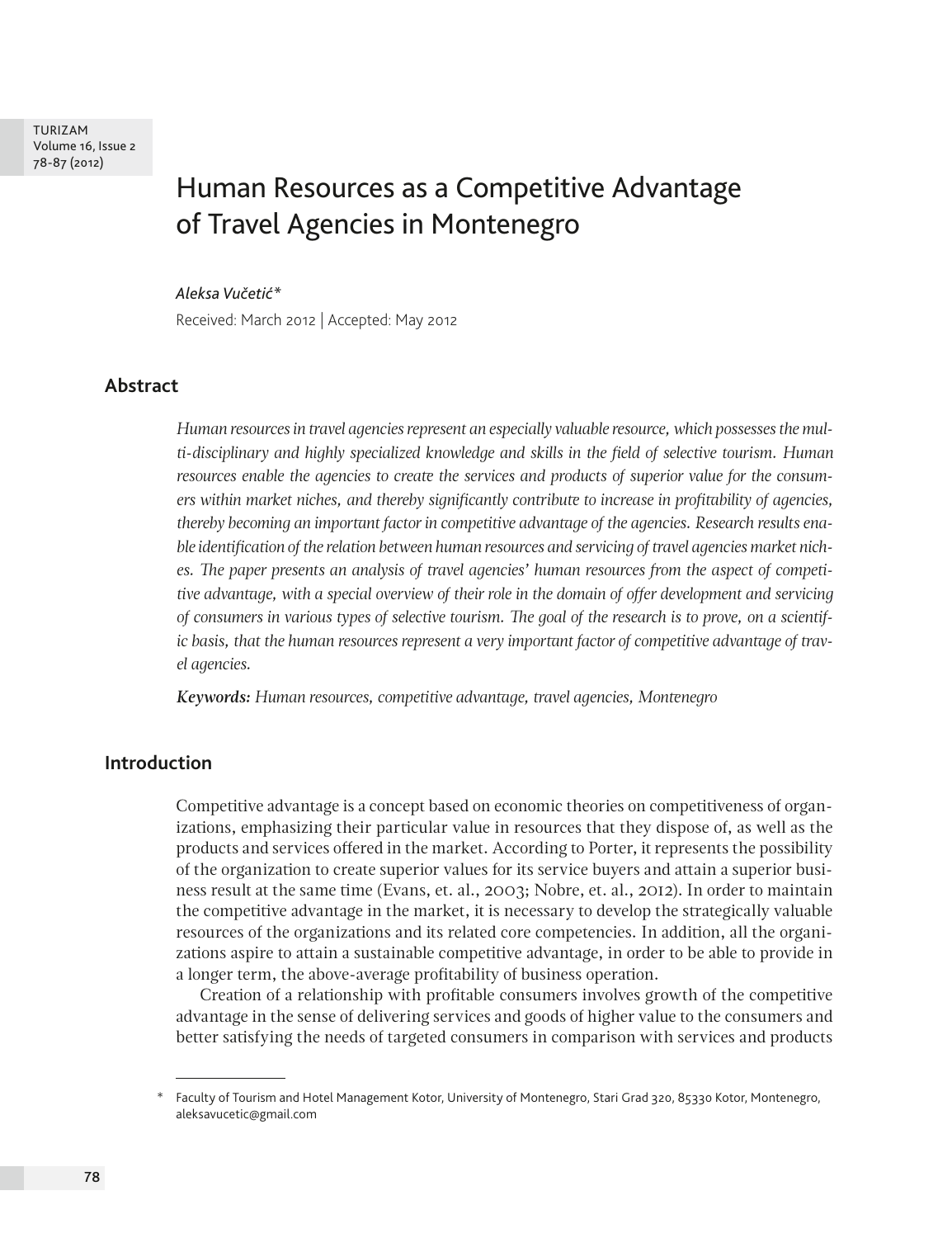of other competitors (Hong, 2010; Kotler, Armstrong, 2012). In order to ascertain the main competitive advantages of an organization, it is necessary to perform the competitive analysis of the organization. That is the process in which it is necessary to identify, assess and select the key competitive advantages in an organization.

There are three basic types of competitive advantage. These are costs, differentiated products and services and niche strategies (Ferrell, Hartline, 2011; Lamb, et. al., 2011). Cost competitive advantage means being a competitor with the lowest costs and a good consumer service. Differentiated products and services provided by an organization mean their unique properties which are of value for buyers, such as low price, unique product/service and additional services. Niche strategies are the strategies directed towards servicing of specific market segments with specific needs and wishes, which are usually small in geographical terms and which are not interesting for the main competitors in the industry.

Sustainable competitive advantage depends on three factors: obsoleteness of the core competencies, possibility of substituting the core competencies and possibility of imitating the core competences. It can be stated that core competencies in combination with the product/service-market positions, are the main sources of competitive advantages of an organization (Enz, 2010; Hitt, et. al., 2011; Okumus, et. al., 2010; Wolfe, et. al., 2006). If knowledge and skills acquired by employees in an organization are obsolete, this will negatively affect the competitive advantage of the organization. On the other hand, if the possibility of finding a substitute for a product or service of an organization or the possibility of imitation of its products and services is bigger, the weaker is its competitive advantage.

At the corporative strategy level, the sources of competitive advantage are: superior corporate financial or human resources, research & development, and better organizational processes. At the level of business strategy, the sources of competitive advantage are the competitive strategy and business unit`s competences, while at the level of marketing strategy, these are the effective product positioning and superiority in components of the marketing mix (Hollensen, 2010). Taking into account the abovementioned, it is very important to manage the employees, their knowledge and competencies in a manner which provides that the organization builds a long-term competitive advantage (Pablos, Lytras, 2008). It should be also taken into account that the employees, as well as the capital is visible resources of an organization (Collins, 2007). That refers also to the travel agencies, as main intermediaries in the global tourism market.

# **Methodology approach**

The paper is based on an in-depth survey of managers in travel agencies in Montenegro. Preparation of the in-depth interview was preceded by the pilot survey (carried out in 10 travel agencies) regarding competitive advantage and performance of employees. On the basis of the results of the pilot survey, an in-depth survey was designed, which was conducted in 30 representative travel agencies (from totally 54). A representative sample of agencies was determined with regard to: distribution and structure of tourism turnover by regions, distribution and structure of resources at disposal of the travel agencies, and results of agencies' business operation.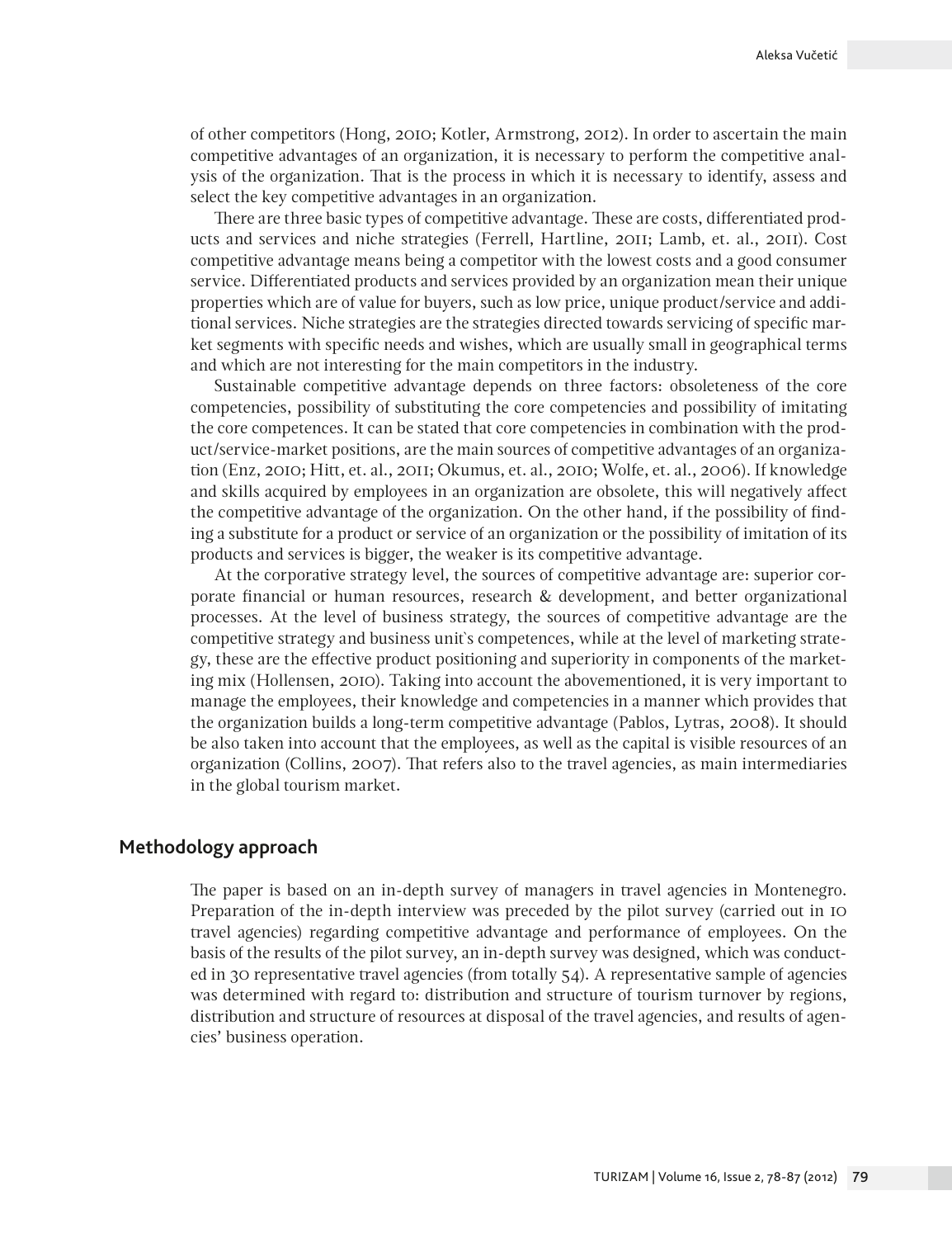### **Basic characteristics of travel agencies**

From the opening of the first travel agency Thomas Cook 1841 (Syratt, Archer, 2003) until today, the travel agencies have represented a very powerful factor of distribution of tourism product and services in tourism in the world, especially the on-line travel agencies, with developed e-Commerce and e-Marketing business activities (Gretzel, et. al., 2010). Through their dynamic packaging tools, they enable the prospective consumers to interactively create their own travel packages. In 2007, there were 5,426 travel agencies registered in Turkey, 3,252 travel agencies registered in Germany and 2,300 travel agencies registered in Austria (Holloway, et. al., 2009).

Travel agencies are not numerous in Montenegro as in the developed tourism destinations (there are only 54), but they represent a very important factor in tourism development. This is a relatively young tourism destination, in transition, and the destination where organized tourism travels prevailed in comparison to individual tourism travels. In such circumstances, travel agencies which are mostly in-coming, represent a very important factor of tourism sector development.

| <b>Characteristics</b>            | Share (%) |
|-----------------------------------|-----------|
| Northern region                   | 10        |
| Central region                    | 20        |
| Southern region                   | 70        |
|                                   |           |
| Micro travel agencies             | 86.7      |
| Small travel agencies             | 13.3      |
|                                   |           |
| Employees up to 29 years          | 23.3      |
| Employees from 30 to 39 years     | 26.6      |
| Employees from 40 to 49 years     | 26.6      |
| Employees from 50 to 59 years     | 16.6      |
| Employees from 60 years and above | 6.9       |
|                                   |           |
| <b>Full-time workers</b>          | 62.4      |
| Seasonal workers                  | 37.6      |

**Table 1.** Basic characteristics of travel agencies in Montenegro

*Source: Author*

There are up to 9 workers in 80% of agencies (from which in 60% there are up to 4 workers), while there are 10 to 21 workers in 20% of agencies. These are the small agencies where stress is on team work, with daily transfer of knowledge and skills, i.e. competencies. At the same time, this leads to creation of competitive advantage, because everyone is able to substitute a co-worker in working operations. From total number of permanently employed workers in travel agencies, 53.7% are women and 46.3% are men, so we can speak of equality in terms of gender equality. This can be considered a major value of human resources in travel agencies in Montenegro.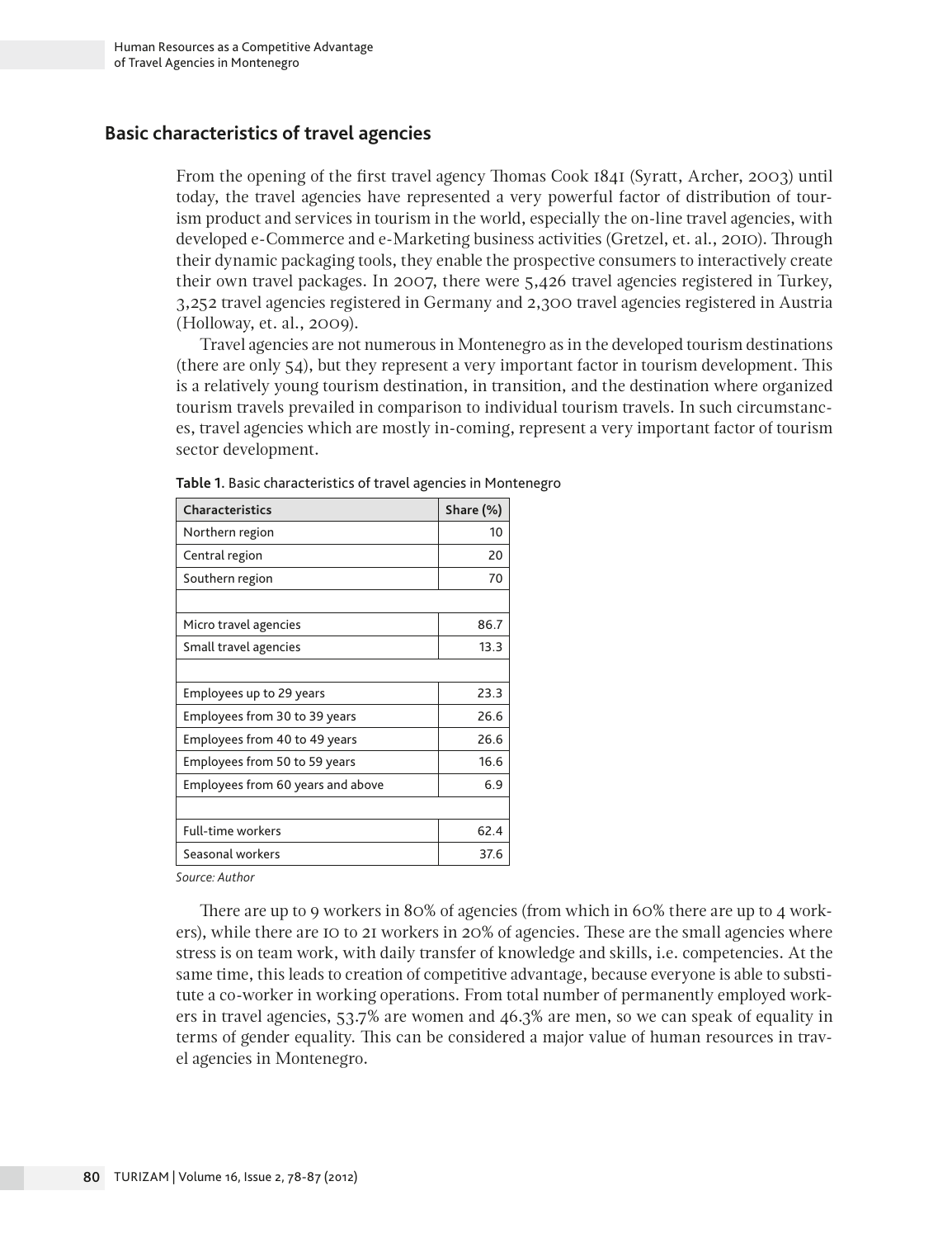#### **Workforce competencies and costs**

All competencies of employees can be divided into: behavioral, organizational and technical competencies. Within these three groups, we can divide all the competencies into generic competencies (Whetten, Cameron, 2011) and specific competencies (specific skills and knowledge in travel agencies). They represent the starting point of competitive advantage of human resources. These are various capabilities related to performance of various business activities, but primarily, let us see which are the professions and levels of education of employees in the travel agencies in Montenegro.

| Profession                        | Female | Male  |
|-----------------------------------|--------|-------|
| Graduate tourism manager          | 61.5   | 38.5  |
| Graduate in economics             | 70.8   | 29.2  |
| Graduate in law                   | 0.0    | 100.0 |
| Graduate in philology             | 71.4   | 28.6  |
| Graduate in philosophy            | 100.0  | 0.0   |
| Graduate maritime manager         | 66.7   | 33.3  |
| Hospitality technician            | 50.0   | 50.0  |
| Administrative technician         | 57.1   | 42.9  |
| Marketing technician              | 0.0    | 100.0 |
| Tourism technician                | 85.7   | 14.3  |
| Archaeology technician            | 0.0    | 100.0 |
| Mechanical engineering technician | 75.0   | 25.0  |
| Arts technician                   | 0.0    | 100.0 |
| Other professions                 | 50.0   | 50.0  |

**Table 2.** Structure of employees regarding profession and sex (%)

*Source: Author*

Travel agencies employ workers with a wide range of social sciences related professions, which guarantees creation of services and products which will meet in a quality manner the needs of their consumers. Various professions enable a multi-disciplinary approach to creating services and products of the agency, as well as the related multi-disciplinary competencies. Directors of agencies specialize themselves additionally, so after finishing the regular education they completed: 64.3% foreign language courses, 53.6% the computer courses, 46.4% the tour guide courses, 39.3% courses in the field of tour program creation, 32.1% the Amadeus courses, 32.1% the agency management courses, 25% courses for the work with Air Transport Association software, 21.4% marketing courses and 10.7% courses in the fields of selective tourism, animation and business ethics. These are dominantly the specific competencies, i.e. knowledge and skills which are necessary for work in travel agencies.

Women prevail in almost all working positions (in managerial positions, their share is 61.5%), except the jobs related to more strenuous physical work (whole day work or work including carrying of visitors' luggage), and these are the jobs of transfer managers and drivers. In the classifications, there are no job positions such as tour leader, chief of ticketing, or ticket seller. Due to the fact that we consider primarily the micro travel agencies, and the fact that modern information technology must be used, as well as the fact that the employees in micro agencies are more supportive to each other, one job position covers several job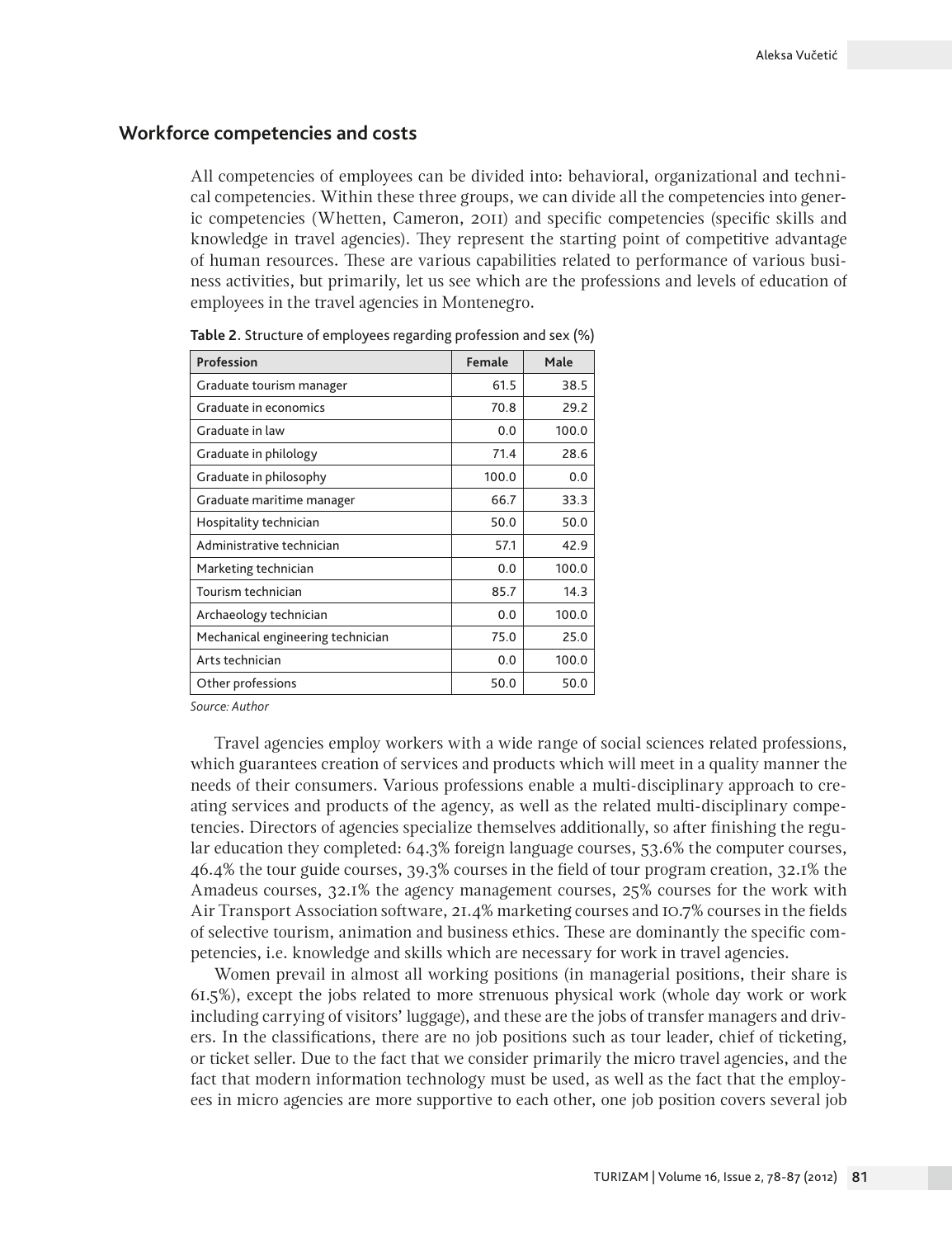| Work position            | Female | Male |  |
|--------------------------|--------|------|--|
| Director of agency       | 50.0   | 50.0 |  |
| Sales manager            | 72.2   | 27.8 |  |
| Program manager          | 57.1   | 42.9 |  |
| Tour manager             | 50.0   | 50.0 |  |
| Transfer manager         | 25.0   | 75.0 |  |
| Representative of agency | 57.1   | 42.9 |  |
| Tour guide               | 62.5   | 37.5 |  |
| <b>Jurist</b>            | 100.0  | 0.0  |  |
| Accountant               | 75.0   | 25.0 |  |
| Translator               |        |      |  |
| <b>Driver</b>            | 14.3   | 85.7 |  |

**Table 3.** Structure of employees regarding work position (%)

*Source: Author*

positions which used to exist 20 and more years ago. Special value of simpler organizational structure is that all the employees have to know how to perform all jobs, so that transfer of generic and specific competencies among the employees takes place on daily basis.

Travel agencies do not have in their organizational scheme a job position for the information technology manager, although they operate in the era of on-line revolution and direct marketing and sales. From total number of agencies: 93.3% have their own web site, 86.7% promote themselves and sell services through other web sites, and 60% promote themselves through social networks (rating average: Facebook  $-7.78$ , Twitter  $-6.86$ , LinkedIn  $-6.57$ , MyFrenz – 4.0, NetLog – 4.0, MySpace – 3.5 and Orkut – 2.5). Job position of the information technology manager does not exist as a full-time position, because they are employed as part-time employees in the micro agencies.

| Characteristics | <b>Master</b><br>degree | <b>Specialist</b><br>degree | <b>Bachelor</b><br>diploma | College<br>diploma | Secondary<br>School |
|-----------------|-------------------------|-----------------------------|----------------------------|--------------------|---------------------|
| Female          | 3.3                     | 35.0                        | 18.3                       | 15.0               | 28.4                |
| Male            | 0.0                     | 32.5                        | 12.5                       | 10.0               | 45.0                |

**Table 4.** Structure of employees regarding level of education (%)

*Source: Author*

If processes related to the Bologna Declaration generated any benefits in the short term, then these are the travel agencies. Employees in travel agencies have education above average in the tourism sector as labor-intensive activity. Women have better level of education than men. Current level of education of employees in the agencies is better than envisaged by the human resource development strategy, which forecasts that in 2016 travel agencies will employ: 11.7% personnel with specialist degree, 31.4% with bachelor diploma, 6.7% with college diploma, 37.7% with secondary school and 12.5% with primary school (GTZ, MORT, 2007). Level of education in travel agencies in Montenegro is unequivocally better in comparison to level of education in hotel and restaurant industry. In that context, the qualification structure of employees in travel agencies represents an important segment of their competitive advantage.

As regards the competencies of employees, i.e. their knowledge and skills, from total number of agency directors 63.3% stated that women have better competencies, 16.7% that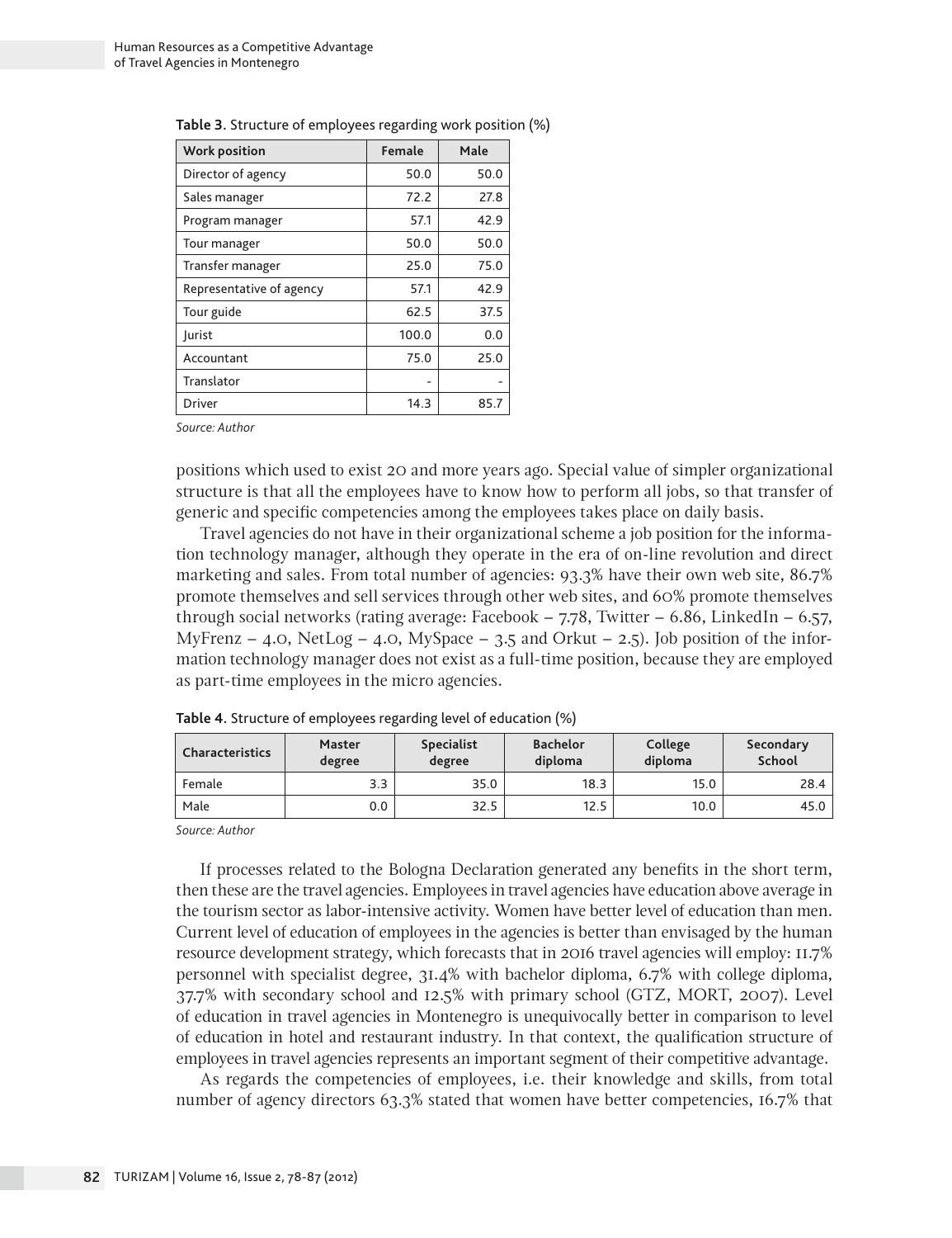men have better competencies, 16.7% that women have better competencies because there are no men in the agency and 3.3% that men have better competencies because there are no women in the agency. Responding as to whether they are satisfied by human resources, the agency directors stated in 63.3% cases that they are satisfied, in 33.3% cases that they are very satisfied and in 3.3% cases that they are dissatisfied. It is very important that the agency directors are ready to send the employees for additional education and trainings (86.7%), so that they would improve their competencies in the fields of: managing service offer of the agency, managing the promotional mix, managing the distributive mix of the agency, managing prices of the productive mix of the agency, consumer management, agency personnel management, stakeholders management and other domains of agency business operation. In 63.3% agencies, employees are continuously sent for additional education and training. Quantum and quality of generic and specific competencies of human resources enables the agencies to create services and products of superior value for the consumers, which is an important segment of their competitive advantage. Prevailing model of financing of employees in agencies, when it comes to additional education is: 100% participation of the agency (in 46.7% cases). This is an indicator that agency human resources are approached from the aspect of their competitive advantage. At the same time, this is an indicator that fluctuation of human resources in travel agencies is very small and that agency directors are making efforts to retain the personnel.

Prevailing gross salary of employees in travel agencies in Montenegro is up to  $500 \in (in$ 40% agencies). Average gross salary above 800  $\epsilon$  is paid in only 20% agencies. These are low gross salaries in comparison to the region, so we can speak of price competitiveness of human resources in travel agencies, from the aspect of production costs. Low costs of workforce, as the main cost in business operation of travel agencies, directly influence the low prices of services and products of the agencies, i.e. influence the increase in competitiveness of the travel agencies in the global tourism market.



**Figure 1.** Average gross salary of employees in travel agencies *Source: Author*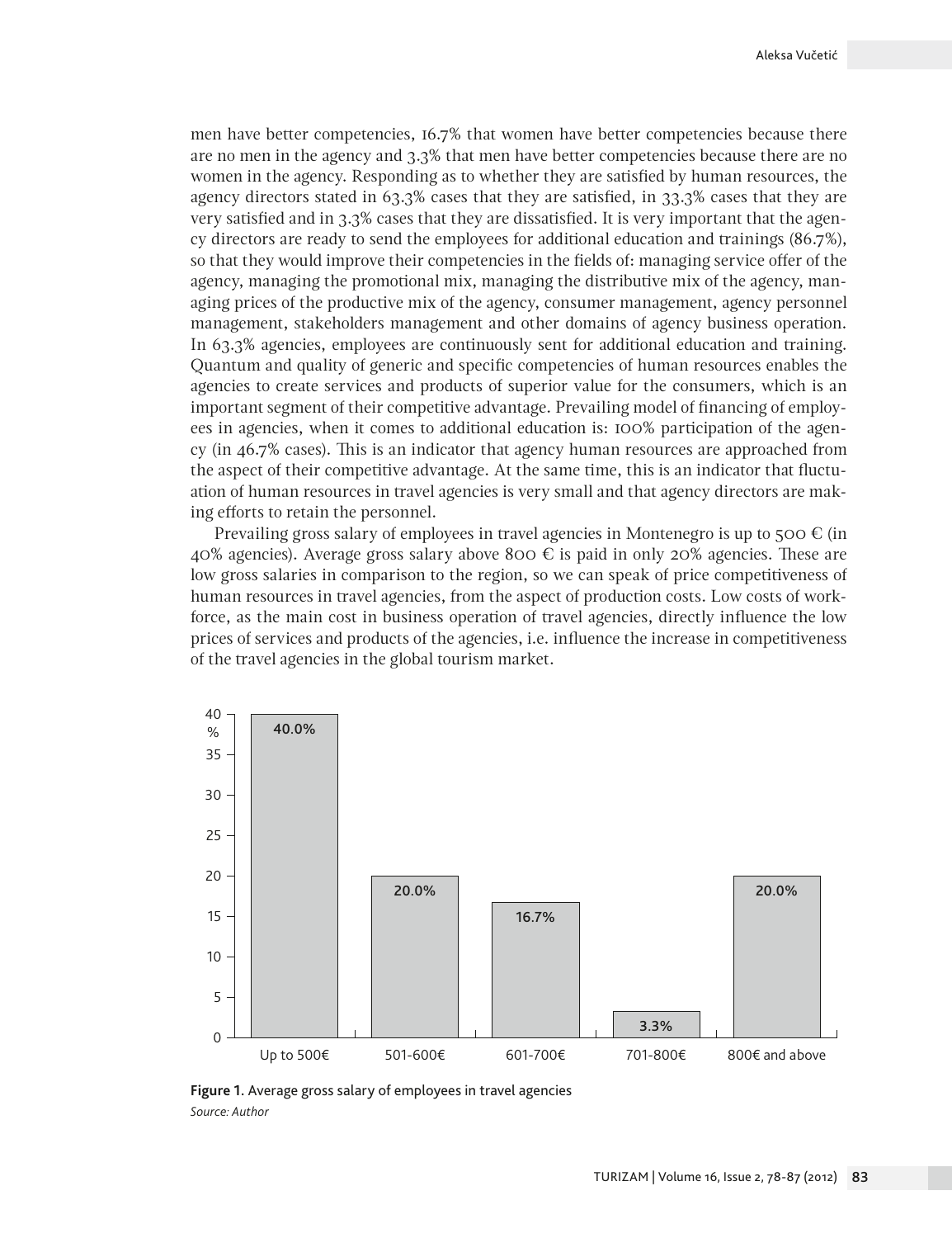Relatively low costs of salaries create another problem, and that is how to retain the quality human resources. Therefore, agency directors make efforts to retain by various non-material (giving days off  $-70\%$ , advancement in the agency  $-63.3\%$ , flexible working hours  $-$ 63.3%, or assigning interesting work tasks – 50%) and material (salary bonuses – 70%, extra payments for well-done job – 60% and payment of travel costs for transportation to and from the agency  $-43.3\%$ ) motivation techniques, the employees in their travel agencies.

# **Creating of differentiated services and products and servicing of market niches**

Servicing of market niches is an activity which brings competitive advantage to travel agencies, and thereby safe profit and avoidance of major competitors in the travel and tourism industry. Market niches are related to special interest of visitors and niche tourism, i.e. servicing of the high-spending tourists. Niche tourism represents diversity and a way for making different services and product (Novelli, 2005). Many relate niche tourism to "alternative tourism" or "special interest tourism", while the term "selective tourism" is used in the former Yugoslavia countries, entailing various forms of tourism such as adventure tourism, ecotourism, nautical tourism, and sport tourism (Vucetic, 2009).

Montenegro is a destination characterized for diversity of natural resources, including the geomorphologic, hydrographical, and bio-geographical or climate resources. These are



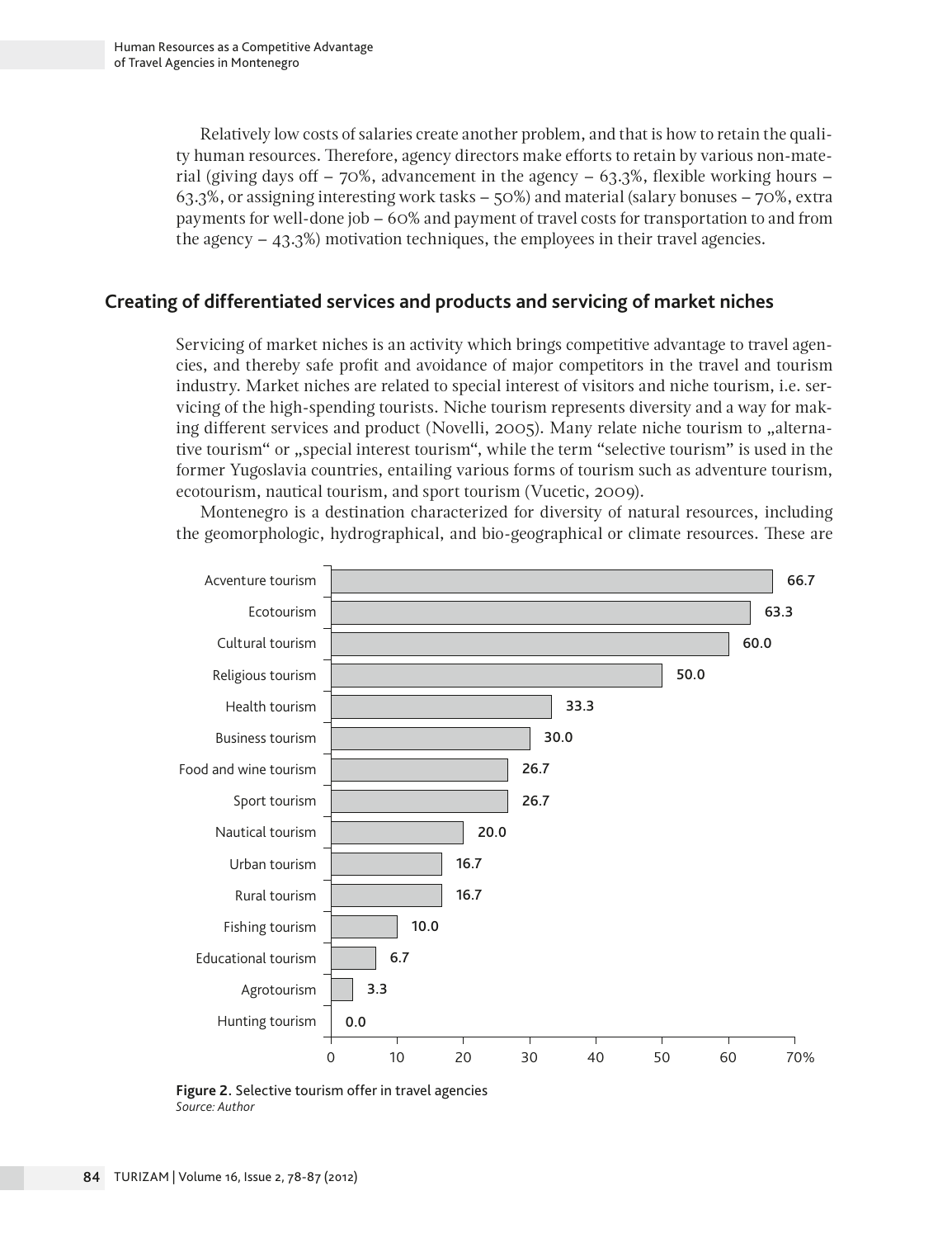the particularly valuable resources for the travel agencies. Owing to the series of necessary generic and specific competencies, human resources are creating a differentiated set of services (for instance, renting of equipment for scuba diving within adventure tourism) and products (for instance, round tours in eco-tourism) in the domain of various types of selective tourism, and thereby service market niches appropriately.

According to the survey, from total number of employees, 63.3% possess entirely the necessary knowledge and skills in the field of selective tourism and 36.7% partly possess the necessary knowledge and skills in the field of selective tourism. Employees have been acquiring the knowledge and skills in the field of selective tourism in: 90% cases through working activities in the agency, 60% cases through own research, 50% cases through regular education and 46.7 cases through trainings in the courses. Montenegrin travel agency directors responded to the question whether knowledge in the field of selective tourism directly affects increase in agency profitability: 63.3% yes, 26.7% partly and 10% were neutral.

Human resources in travel agencies are the primary factor in servicing of travel niches in travel and tourism industry. Thus, they create the relationships with medium and high yield clientele in tourism and significantly influence profitability of agencies. Servicing of market niches and differentiation of agency services and products at the same time reduces the possibility of substitution and imitating of services and products and contributes to generation of the above-average profit. The above mentioned in this part of paper leads us to the conclusion that human resources are an important competitive advantage of travel agencies in Montenegro. The importance of human resources as a competitive advantage is corroborated by the fact that only 10% surveyed agency directors do not have a defined human resources strategy and that 13.8% were very satisfied by its implementation, 51.7% were satisfied and 34.5% agency directors were neutral.

#### **Conclusion**

Travel agencies human resources in Montenegro represent their greatest competitive advantage, and if not the main one, then one of the key competitive advantages. Such conclusion is derived from the above-average quality of personnel structure of employees and diversity of their professions, which directly leads towards creation of services and products of superior values to consumers. We observed prevalence of micro travel agencies in which competences are transferred among employees on daily basis and in which agency directors are continuously raising the level of employees' competencies. Especially in the field of ability to create new services and products in various forms of selective tourism, by positioning themselves well in the market niches of such types of selective tourism. If we add to that the permanent innovative activity of the employees in the domain of service and product differentiation, and thereby reduction in elasticity of demand for agency services and products, it is clear that human resources represent a very important factor in creating of competitive advantage of travel agencies in Montenegro.

In order that human resources could be characterized by sustainable competitive advantage of travel agencies, it is necessary to take a series of other activities in the future. It should be taken into account that replacement of workforce by modern technology in the in-coming travel agencies is at a very low level, especially when it comes to organizing of trips and round tours. That is why agency directors should manage human resources on a strategic basis. It should also be taken into account that development of human resources in travel agencies in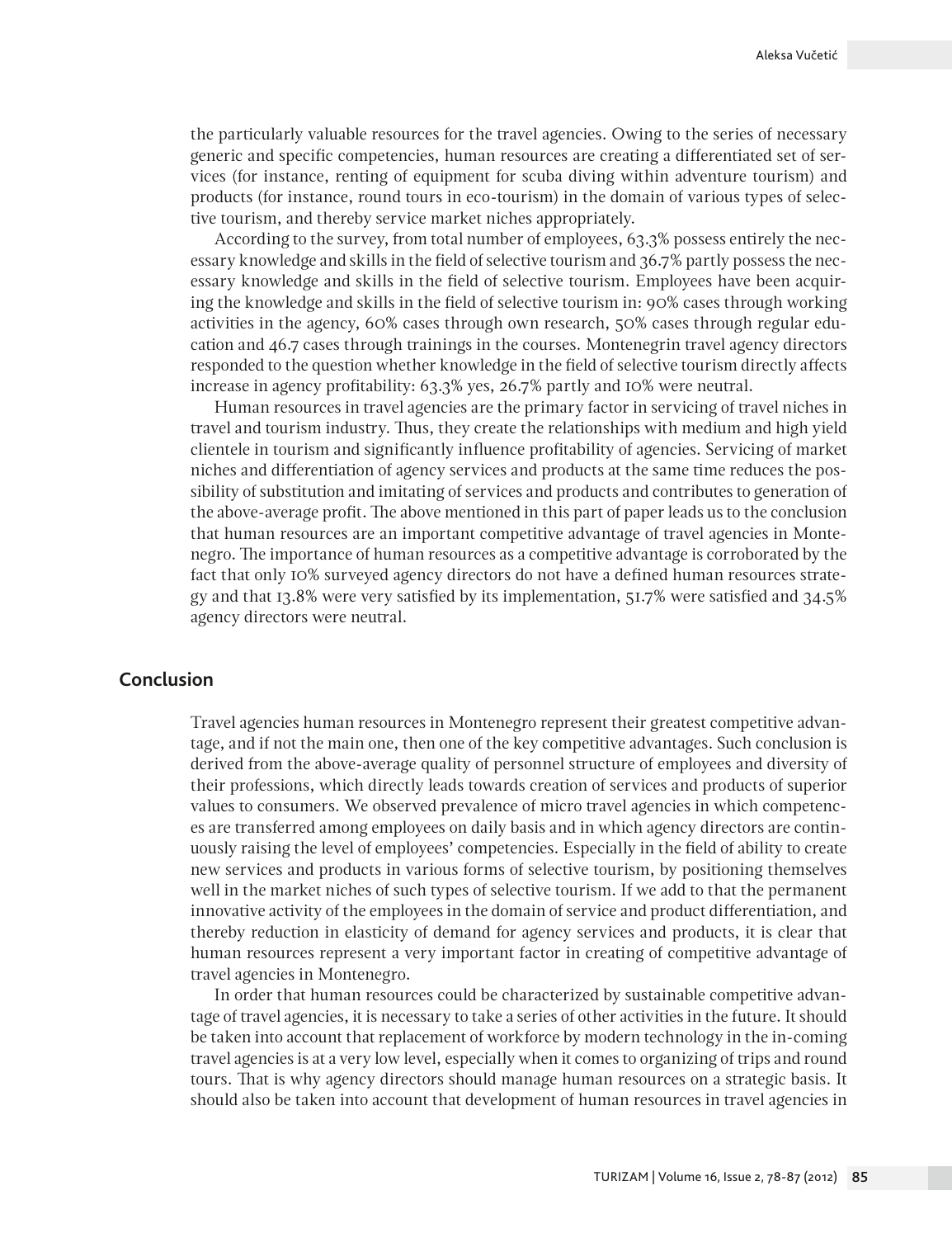Montenegro will directly and proportionally depend on costs and speed of creation of human resources with more generic and specific competencies, especially when it comes to distinctive competencies.

For maintenance of competitive advantage it is necessary to continuously: improve the qualification structure of employees, provide for high quality training, advocate accepting of the lifelong learning concept, engagement in the field of non-material and material motivation techniques for the employees, stimulate innovativeness of the employees, raise the level of information technologies in the field of promotion and distribution of agency services and products, and apply the concept "learning by doing". In order to attain this, it is necessary to include both the business and tourism policy makers in Montenegro.

# **References**

- Collins, A. B. (2007). Human resources: a hidden advantage? International Journal of Contemporary Hospitality Management 19 (1), 78-84.
- Enz, C. A. (2010). Hospitality Strategic Management: Concept and Cases (2 ed.), John Wiley & Sons, Inc., Hoboken.
- Evans, N., Campbell, D., Stonehouse, G. (2003). Strategic Management for Travel and Tourism, Butterworth-Heinemann, Oxford.
- Ferrell, O. C., Hartline, M. D. (2011). Marketing Strategy (5 ed.), South-Western Cengage Learning, Mason.
- Gretzel, U., Law, R., Fuchs, M. (2010). Information and Communication Technologies in Tourism 2010, Springer-Verlag, Wien.
- GTZ, MORT. (2007). Human Resources Development Strategy for the Tourism Sector in Montenegro, Montenegrin Ministry of Tourism and Environment Protection, Podgorica.
- Hitt, M. A., Ireland, R. D., Hoskisson, R. E. (2011). Strategic Management: Competitiveness & Globalization (9 ed.), South-Western Cengage Learning, Mason.
- Hollensen, S. (2010). Marketing Management: A Relationship Approach (2 ed.), Pearson Education Limited, Harlow.
- Holloway, J. C., Humphreys, C., Davidson, R. (2009). The Business of Tourism (8 ed.), Pearson Education Limited, Harlow.
- Hong, W. C. (2010). Competitiveness in the Tourism Sector: A Comprehensive Approach from Economic and Management Points, Springer-Verlag Berlin Heidelberg, London.
- Kotler, P., Armstrong, G. (2012). Principles of Marketing (14 ed.). New Jersey: Prentice Hall.
- Lamb, C. W., Hair, J. J. F., McDaniel, C. (2011). Marketing (11 ed.), South-Western Cengage Learning, Mason.
- Nobre, F. S., Walker, D., Harris, R. (2012). Technological, Managerial and Organizational Core Competencies: Dynamic Innovation and Sustainable Development, Business Science Reference, Hershey.
- Novelli, M. (2005). Niche Tourism: Contemporary Issues, Trends and Cases, Elsevier Butterworth-Heinemann, Oxford.
- Okumus, F., Altinay, L., Chathoth, P. K. (2010). Strategic Management for Hospitality and Tourism, Butterworth-Heinemann, Oxford.
- Pablos, P. D., Lytras, M. D. (2008). Competencies and human resource management: implications for organizational competitive advantage. Journal of Knowledge Management 12 (6), 48-55.